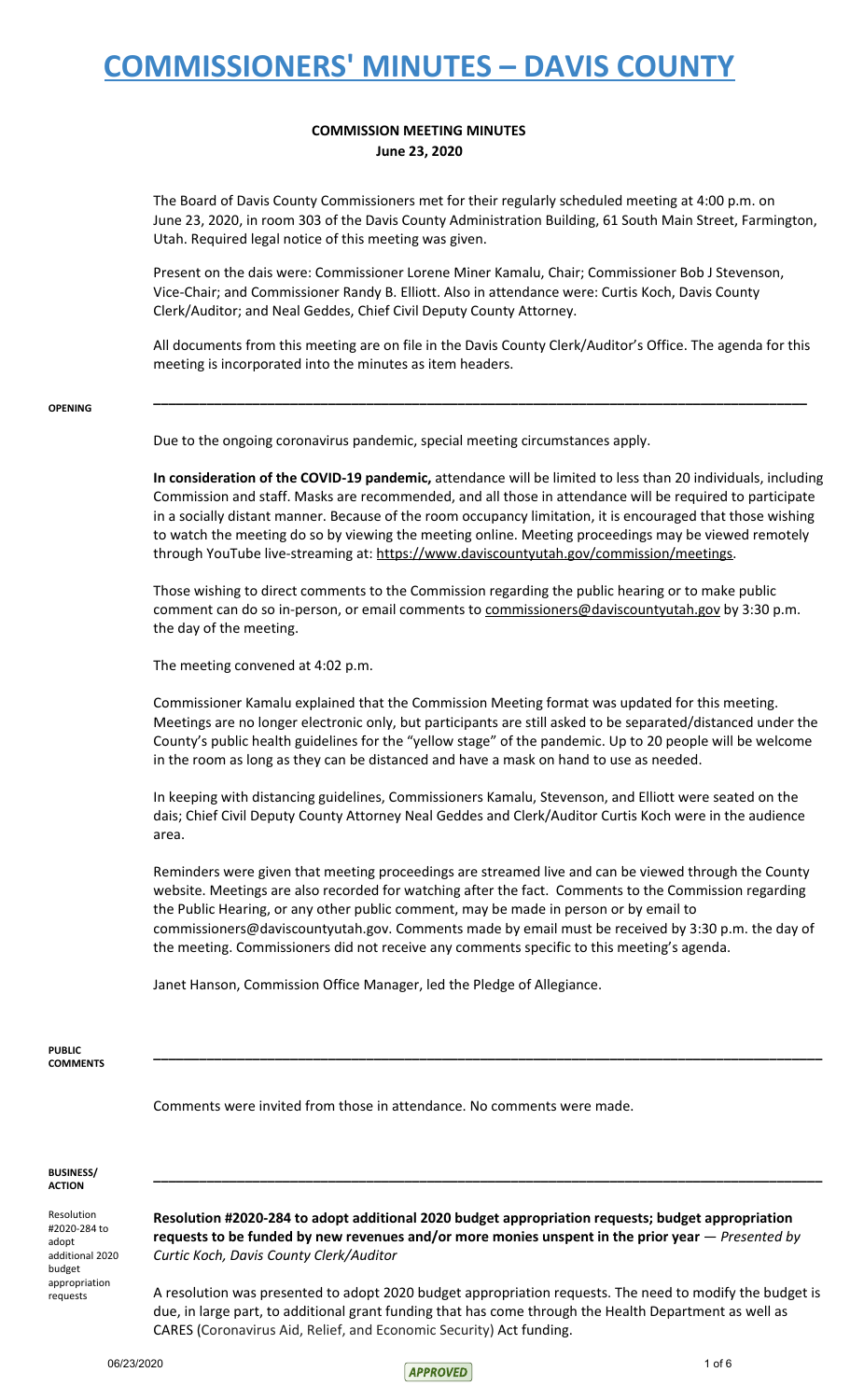### **Fund 10, General Fund**

- In Non-Departmental, under COVID-19 Assistance, the County projects receiving \$7,990,000 in CARES Act funding.
- In the Clerk/Auditor Department, under Miscellaneous Services, \$50,000 to have staffing to help administer grant programs from the CARES funding
- In Community and Economic Development (CED), under Miscellaneous Services, \$50,000 for temporary staff to administer their end of the grant program
- In the Sheriff's Department, \$70,000 for a City Liaison individual for wages and salaries, in particular for the EOC (Emergency Operations Center)
- In Community and Economic Development, \$5,000,000 in programs dedicated toward business grants
- In Community and Economic Development, another \$475,000 in programs or educational grants to be administered through Davis Applied Technology
- In Non-Departmental, under Programs, \$475,000 for vulnerable populations, particularly relating to the judicial process that has been stalled; there is a backlog that needs to be addressed with Pretrial Services and Legal Defenders
- In the Sheriff's Department, an increase of \$1,000,000 to assist with homeless programming
- In the Sheriff's Department, under Wages and Salaries, \$300,000 of CARES Emergency Management Support staff

The Clerk/Auditor originally listed Sheriff's Office increases of \$70,000 in Wages and Salaries for assistance with PPE (Personal Protective Equipment) distribution, and \$500,000 in Non-Departmental Operational Supplies for PPE stockpile, in the list of General Fund appropriation requests. He noted that those increases should be struck from the Sheriff's Office and listed under Health Department funding.

### **Fund 15, General Fund**

Health Department:

- Revenue of \$1,010,000 funding in addition to the May 19, 2020, request from CARES
- In Wages and Salaries, there is a \$2 million dollar increase by taking what was done on May 19, 2020, and decreasing Miscellaneous Supplies and shifting it to Wages and Salaries so the Health Department can move forward with personnel needs for contact tracing, etc.
- For Wages and Salaries, there is \$70,000 for mass vaccination directors, \$300,000 for mass vaccination staff, \$70,000 for someone to direct isolation and quarantine; and \$70,000 in CARES PPE distribution
- Operating Supplies of \$500,000, for the CARES PPE stockpile which will be managed through the Health Department and not through the General Fund
- A DEQ (Department of Environmental Quality) grant has come through increasing the Used Oil Program by \$942 in revenue, with expenses in Miscellaneous Supplies increasing by that \$942
- A DEQ grant for \$3,000 revenue for the County's Radon Program and a \$3,000 expense associated with the Radon Program through Miscellaneous Supplies
- A grant of \$2,500 in revenue has been received for Car Seats & Helmets with offsetting expense in Car Seats & Helmet supplies of \$2,500

Seniors:

• A COVID Assistance grant with the revenue increasing by \$30,000, that \$30,000 will be offset in expenses for Payroll of \$16,420, Benefits \$1,314, Miscellaneous Supplies \$4,840, and Equipment \$7,426

### **Fund 28, 3rd Quarter Transportation**

• Professional and Technical is increasing by \$10,000 to cover the Wasatch Front Regional Council application review assistance.

### **Fund 46, Health Capital**

• An increase of revenue of \$50,226, which is a 50 percent match and expenses increasing by \$100,453 for workplace electric vehicle supply equipment as the County is looking to improve clean air with some facilities and using electric vehicles

### **Fund 47, Tourism Capital**

• Building improvements of \$500,000 for a project for an Agricultural Heritage Center; the County is in discussions with another party for that location

The Clerk/Auditor offered to answer questions related to the budget appropriation requests. No questions were asked.

Commissioner Elliott made a motion to open a Public Hearing. Commissioner Stevenson seconded the motion. All voted Aye.

**\_\_\_\_\_\_\_\_\_\_\_\_\_\_\_\_\_\_\_\_\_\_\_\_\_\_\_\_\_\_\_\_\_\_\_\_\_\_\_\_\_\_\_\_\_\_\_\_\_\_\_\_\_\_\_\_\_\_\_\_\_\_\_\_\_\_\_\_\_\_\_\_\_\_\_\_\_\_\_\_\_\_\_\_\_\_\_\_**

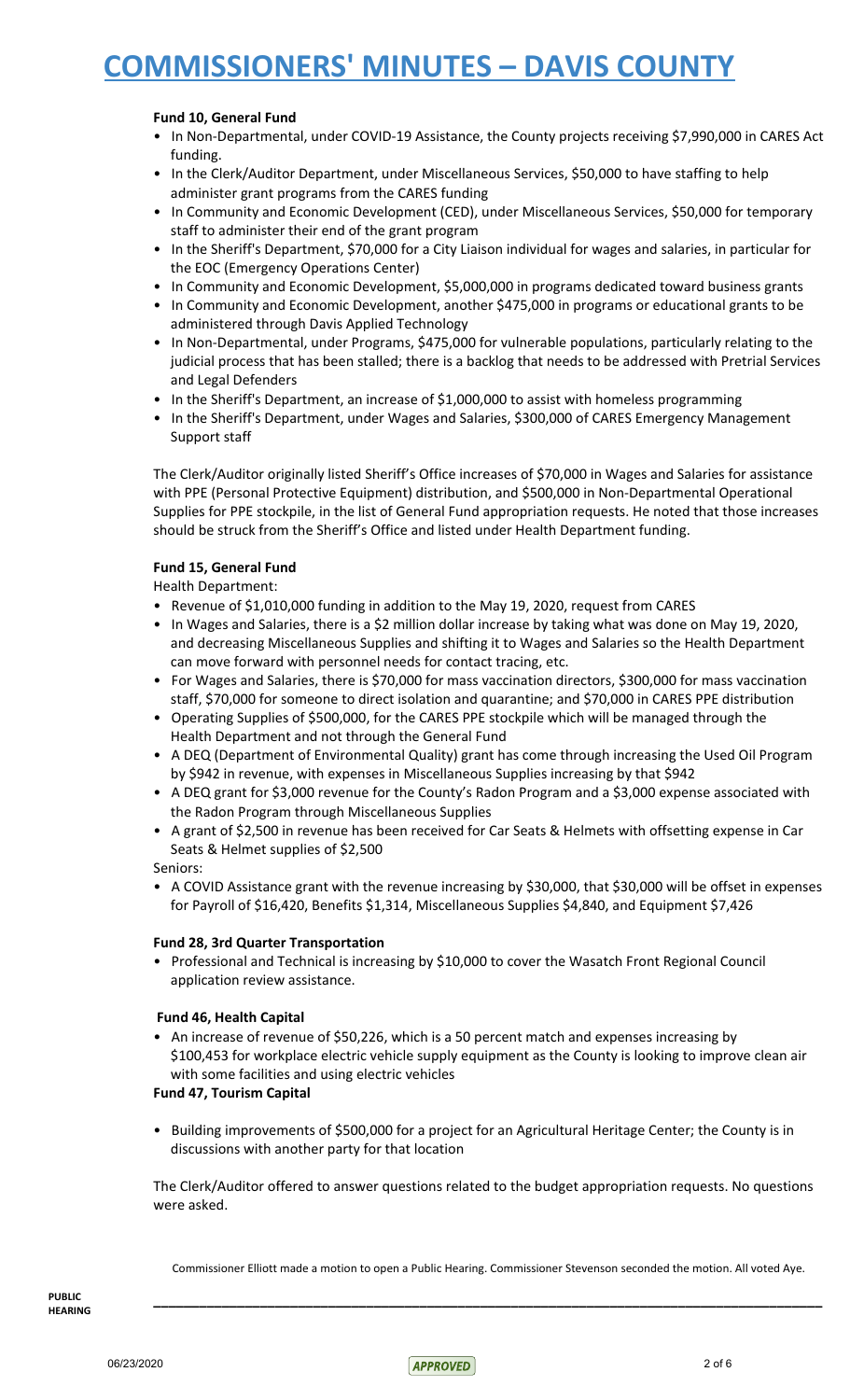Commissioner Kamalu invited public comment on the 2020 budget appropriation requests. No comments were made.

Commissioner Stevenson made a motion to close the Public Hearing and approve the resolution to adopt the additional 2020 budget appropriations requests.

> Motion: Com. Stevenson Seconded: Com. Elliott All voted Aye

**BUSINESS/ ACTION**

Request Approval #2020-285 of 2020 Delinquent Property Tax Sale traditional bidding process and parcels to be sold as a whole (not broken down into smaller pieces) to be conducted on June 26, 2020 at 10:00 a.m., at 61 South Main Street, Room 131 in Farmington, Utah

**Request Approval #2020-285 of 2020 Delinquent Property Tax Sale traditional bidding process and parcels** to be sold as a whole (not broken down into smaller pieces) to be conducted on June 26, 2020 at 10:00 **a.m., at 61 South Main Street, Room 131 in Farmington, Utah** — *Presented by Commissioner Kamalu*

**\_\_\_\_\_\_\_\_\_\_\_\_\_\_\_\_\_\_\_\_\_\_\_\_\_\_\_\_\_\_\_\_\_\_\_\_\_\_\_\_\_\_\_\_\_\_\_\_\_\_\_\_\_\_\_\_\_\_\_\_\_\_\_\_\_\_\_\_\_\_\_\_\_\_\_\_\_\_\_\_\_\_\_\_\_\_\_\_**

It was announced that on June 26, 2020, at 10:00 a.m., the County would hold the 2020 Delinquent Property Tax Sale in Room 131 of the Davis County Administration Building. The Tax Sale is held every year by the Clerk/Auditor's Office, and parcels of property that are delinquent in taxes for five years are auctioned. Curtis Koch, Clerk/Auditor, offered some background on the delinquent parcels for this year's sale. The list started with 50 parcels. Of those 50 parcels, 23 were homes, 20 were parcels of land, and seven were commercial properties. Commissioners were given a list of the parcels advertised; several of the parcels had been redeemed. The advertisement shows preferred sales. The definition of a Preferred Sale is that these are properties that meet one or more of the following criteria: 1) The County has determined that the property is not an economically viable unit of property to possible bidders with a unique interest in the property due to property characteristics such as size, shape, access, zoning or other factors that may affect the economic value and use of the property; or 2) a non-preferential sale of the property would create a nuisance and/or cloud upon an existing interest in the property and could unreasonably diminish the value of such an interest. These properties will initially be offered without competition to persons or entities who own property that abuts the identified property, or other persons or entities who have a unique interest in the identified property. If these properties are not purchased initially through the preferential sale, the County may offer these properties for sale to registered bidders at this annual real property delinquent

tax sale.

It was noted that some properties may have been withdrawn from the sale because of the County receiving some payments. Other reasons for withdrawal may be that the proper notice has not been given or erroneous legal descriptions, duplicate assessments, litigation, bankruptcy, have been discovered or deferrals of settlements have been granted by the Davis County Commission.

As of the morning of this Commission Meeting, there were still two homes on the Sale, seven parcels of land, and zero commercial properties. The County has been in touch with both of the homeowners and it was understood that one would pay today and another may pay tomorrow. A lot of hard work goes into making sure people know the deadlines – the County really does not want to sell anybody's property, but in particular homes. It is recognized, however, that that is the purpose of the law. It is hoped that by Friday morning there will be zero homes for sale.

Commissioners were asked to give approval for the parcels to be sold as a whole and not broken down into smaller pieces, and that the sale be conducted on June 26, 2020.

> Motion to Approve: Com. Elliott Seconded: Com. Stevenson All voted Aye

Amendment #2019-196-A with AJC Architects to modify scope of **Amendment #2019-196-A with AJC Architects to modify scope of work for the North Branch Library (Clearfield) to include additional fees for construction, civil and landscape architecture, FFE and Art** — *Presented by Commissioner Kamalu*

06/23/2020 3 of 6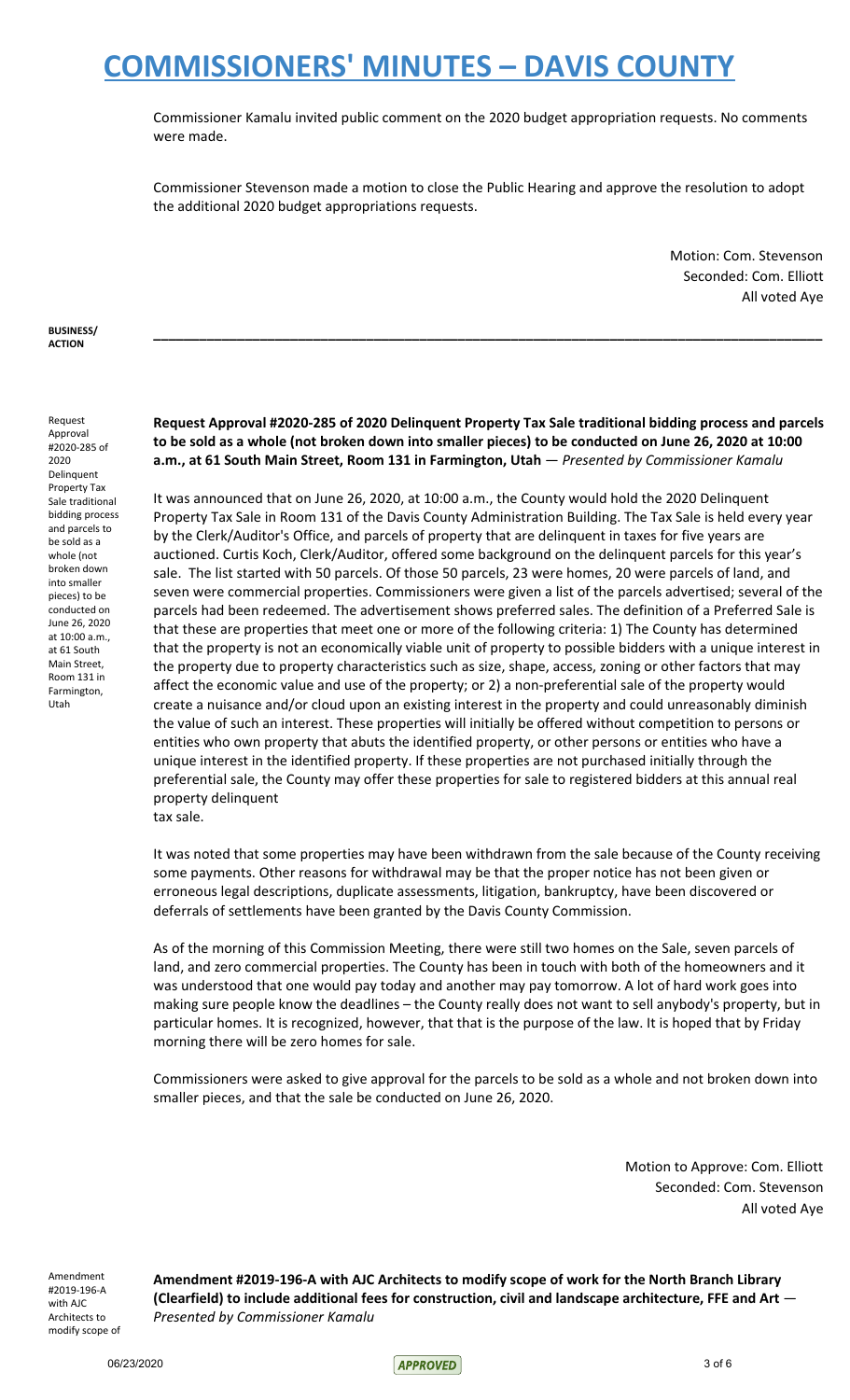work for the North Branch Library (Clearfield) to include additional fees for construction, civil and landscape architecture, FFE and Art

Agreement

for quality control testing and inspection services for the North Branch Library

Amendment #2017-189-B with Comprise Technologies, Inc. for ent software licenses for public internet computers at the Syracuse Northwest Library

Agreement # 2020-287 with Tech Logic Corp. for license and software support for library patron self service check-out

An amendment was introduced to a contract with AJC Architects to modify the scope of work for the North Branch Library, which will be located in Clearfield, to include additional fees for construction cost, civil and landscape architecture, furniture layout and specifications, and art, for a cost increase of \$31,767.22. There are multiple reasons for the increase. The original contract with AJC Architects was based on a fee of 6 percent of the construction cost; the recently-approved increase in the guaranteed maximum price of the project raises the total cost of the project to \$4,626,287, so this portion of the amendment increases the architectural fees to \$277,577.22. There were significant changes to the west side of the building and landscaping, made to simplify that area to stay within the budget, which required additional architectural services. This amendment establishes hourly rates for assistance with the furniture and the art for the Clearfield project and a "not to exceed" amount for assistance with the art. There are no beginning or ending dates associated with the amendment. The payable amount is \$31,767.22 additional.

#2020-286 with Intermountain Testing Services **Agreement #2020-286 with Intermountain Testing Services for quality control testing and inspection services for the North Branch Library (Clearfield)** — *Presented by Commissioner Kamalu*

> An agreement with Intermountain Testing Services was presented. The contract is for quality control testing and inspection services for the North Branch Library in Clearfield. The contract begins 06/23/2020 and there is not an ending date. The payable amount is \$14,295.

**Amendment #2017-189-B with Comprise Technologies, Inc. for six additional time management software licenses for public internet computers added as part of the Syracuse Northwest Library expansion/remodel** — *Presented by Commissioner Kamalu*

An amendment was introduced to a contract with Comprise Technologies Incorporated. The amendment adds six software licenses for public internet computers added as part of the Syracuse Northwest Branch Library's recent expansion and remodel. The contract period is 06/23/2020 to 05/22/2022. The initial payable cost for the additional licenses is \$570. After the first year, the annual cost for those six licenses drops to \$114.

**Agreement #2020-287 with Tech Logic Corp. for license and software support for library patron self-service checkout** — *Presented by Commissioner Kamalu*

An agreement with Tech Logic Corporation was presented. The contract is for software that integrates the library server and database to allow library patrons to check out materials using self-service checkout stations. This is technology that is already used in the library system. The contract period is 07/01/2020 to 06/30/2021. The payable annual amount, which is the same as it was last year, is \$3,080.

Amendment #2018-78-B with SWCA Environmental Consultants to extend end date for NEPA environmental analysis on the Bonneville Shoreline Trail

Temporary Access License #2020-288 to UTOPIA to install fire cameras on the cell tower at Valley View Golf Course

### **Amendment #2018-78-B with SWCA Environmental Consultants to extend end date to complete the NEPA environmental analysis on the Bonneville Shoreline Trail** — *Presented by Commissioner Kamalu*

An amendment to a contract with SWCA Environmental Consultants, to complete the NEPA (National Environmental Policy Act) environmental analysis on the Bonneville Shoreline Trail, was introduced. The amendment extends the contract deadline to allow more time to complete cultural survey work to ensure there are not any artifacts in the project area. There is no additional funding being requested. The contract period is 06/16/2020 to 12/31/2020. The payable amount is \$91,724.

**Temporary Access License #2020-288 to UTOPIA to install fire cameras on the cell tower at Valley View Golf Course** — *Presented by Commissioner Kamalu*

A request was made to grant a temporary access license to the Utah Telecommunication Open Infrastructure Agency, otherwise known as UTOPIA, to install fire cameras on the cell tower at the Valley View Golf Course. The cameras will help the County and the Layton City Fire Department to detect fires in the mountains. The contract begins 06/23/2020 and continues for one year, with the option to renew for two additional annual terms. There is no financial information associated with this request.

 $06/23/2020$  4 of 6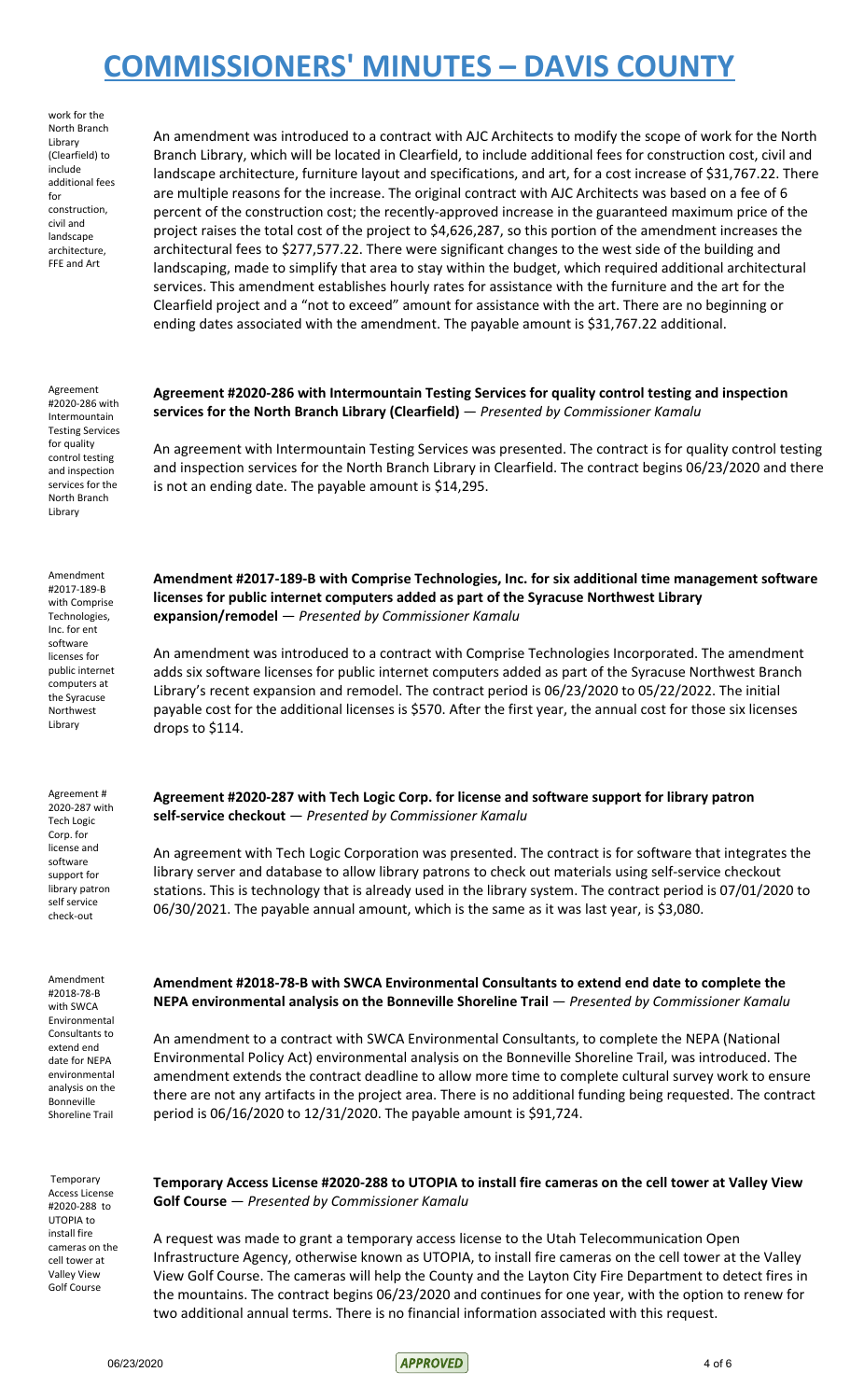Agreement #2020-289 with Kaysville City to provide dispatch services for police, fire and emergency medical services **Agreement #2020-289 with Kaysville City to provide dispatch services for police, fire and emergency medical services** — *Presented by Commissioner Kamalu* An interlocal agreement with Kaysville City was presented. The agreement is for dispatch services for Kaysville City for police, fire, and emergency medical services. The contract period is 07/01/2020 to 06/30/2021. The fire services amount is \$49,155.60, and the police services amount is \$77,632, for a receivable total of \$126,787.60. Agreement #2020-290 with Casey Alan Watts for Special Functions and Basic Corrections Training **Agreement #2020-290 with Casey Alan Watts for Special Functions and Basic Corrections Training** — *Presented by Commissioner Kamalu* A training reimbursement agreement with Casey Alan Watts, for Special Functions and Basic Corrections Training, was introduced. The contract period is 06/23/2020 to 06/23/2022. The receivable amount is \$13,518. Agreement #2020-291 with Jhoacim Meneses for Basic Corrections Academy, benefits and wages **Agreement #2020-291 with Jhoacim Meneses for Basic Corrections Academy, benefits and wages** — *Presented by Commissioner Kamalu* A training reimbursement agreement with Jhocuin Meneses was presented. The agreement is for Basic Corrections Academy, benefits and wages. The contract period is 06/23/2020 to 06/23/2022. The receivable amount is \$5,692.84. Agreement 2020-292 with USA Wrestling Utah for space rental for Greco and Freestyle State Wrestling Tournament at the Legacy Events Center **Agreement #2020-292 with USA Wrestling Utah for space rental for Greco and Freestyle State Wrestling Tournament at the Legacy Events Center** — *Presented by Commissioner Kamalu* An agreement with USA Wrestling Utah was introduced. The agreement is for rental space for a state tournament for Greco and Freestyle wrestling. In the past, the tournament has brought in 3,000 people, with 70% of them coming from outside of Davis County. The contract period is 4/21/2021 to 04/24/2021. The receivable amount is \$2,688.30. Letter #2020-293 **Letter #2020-293 to Utah Office of Tourism committing matching funds needed for a grant application for**

Letter to Utah Office of Tourism committing matching funds needed for grant application

### **the 2020-2021 Two Seasons Promotional Campaign** — *Presented by Commissioner Kamalu*

A letter to the Utah Office of Tourism was introduced. The letter commits matching funds that are needed for the 2020 Utah Office of Tourism grant application. The full requested amount is \$87,500. The County will know the amount awarded by mid-August. The term is 06/16/2020 to 12/31/2020. The payable amount is up to \$87,500 for the match.

> Motion to Approve Remaining Business and Action Items: Com. Stevenson Seconded: Com. Elliott All voted Aye

Commissioner Elliott moved to recess to the Board of Equalization. Commissioner Stevenson seconded the motion. All voted Aye.

**\_\_\_\_\_\_\_\_\_\_\_\_\_\_\_\_\_\_\_\_\_\_\_\_\_\_\_\_\_\_\_\_\_\_\_\_\_\_\_\_\_\_\_\_\_\_\_\_\_\_\_\_\_\_\_\_\_\_\_\_\_\_\_\_\_\_\_\_\_\_\_\_\_\_\_\_\_\_\_\_\_\_\_\_\_\_\_\_**

**BOARD OF EQUALIZATION**

Property Tax Register

Property Tax Register matters were presented by Curtis Koch, Davis County Clerk/Auditor, as follows:

### **Auditor's Adjustments**

- Five Veteran Tax Exemption Abatements for the year 2019
- A Veteran Tax Abatement on 2019, which is a correction from the prior register of 06-16-2020

06/23/2020 5 of 6